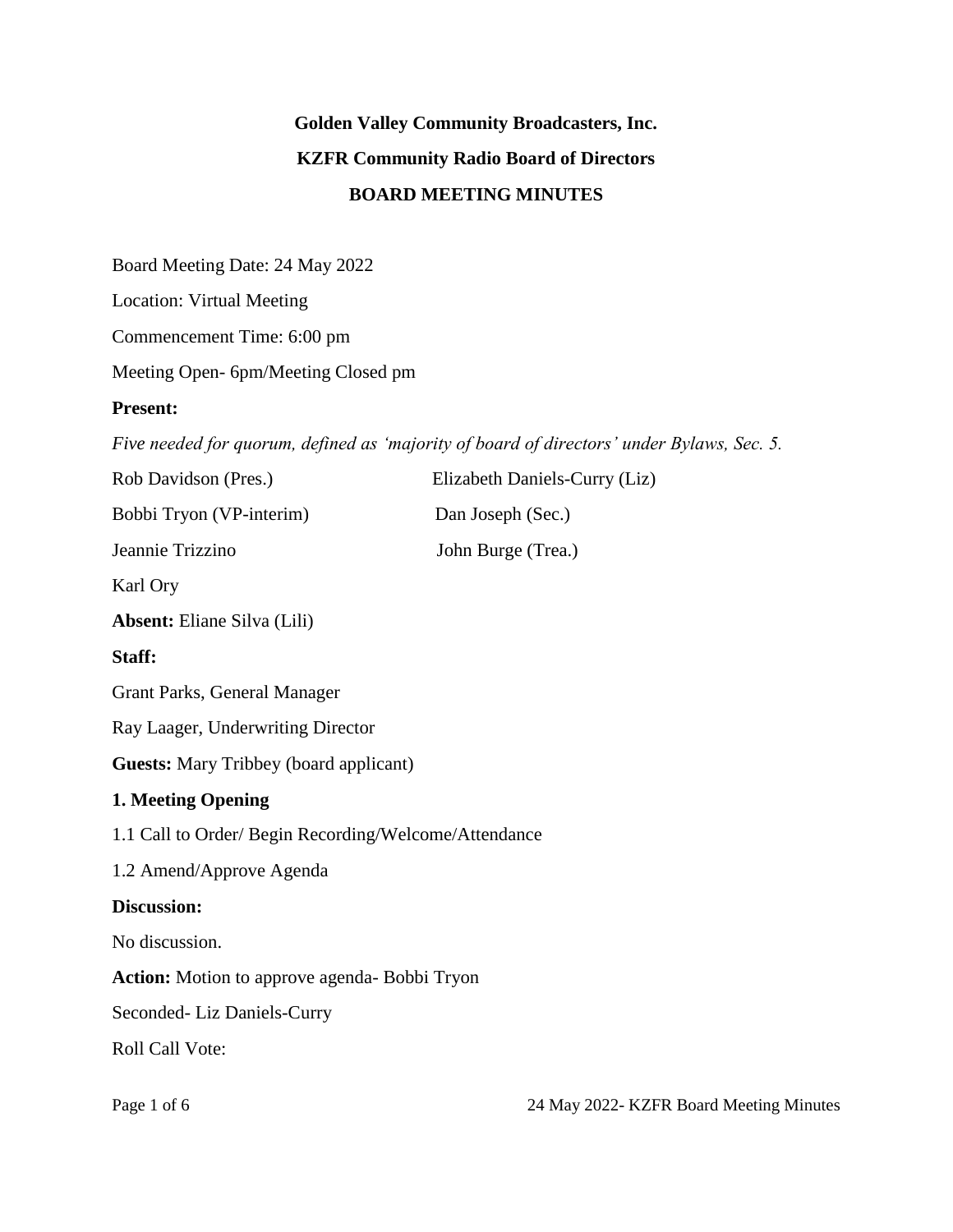Ayes: All Noes: None Abstain: None Absent: Lili Silva

## **1.3 Amend/Approve Previous Minutes**

1.3.1 May 10 minutes were distributed via email.

## **Discussion:**

Rob: Commencement time was 6:00 pm. 5 members are needed for a quorum. On page 2, it should be Kay and not Jill Payden.

#### **Action:**

Motion to accept May 10 minutes as amended. - Dan Joseph

Seconded- Jeannie Trizzino

Roll Call Vote:

Ayes: All

Noes: None

Abstain: None

Absent: Lili Silva

## **1.4 Public Input/Correspondence**

#### **Discussion:**

--We did receive a comment through our Google form. It was an email from a gentleman who identified himself as a conservative African American hoping that there were spaces on KZFR for his viewpoints to be represented and heard. Rob responded to this email encouraging him to focus on our news and information programming.

#### **1.5 Announcements**

#### **Discussion:**

**--**No discussion.

#### **2. Action Items**

--There are no scheduled action items.

#### **3. Staff and Committee Updates**

Page 2 of 6 24 May 2022- KZFR Board Meeting Minutes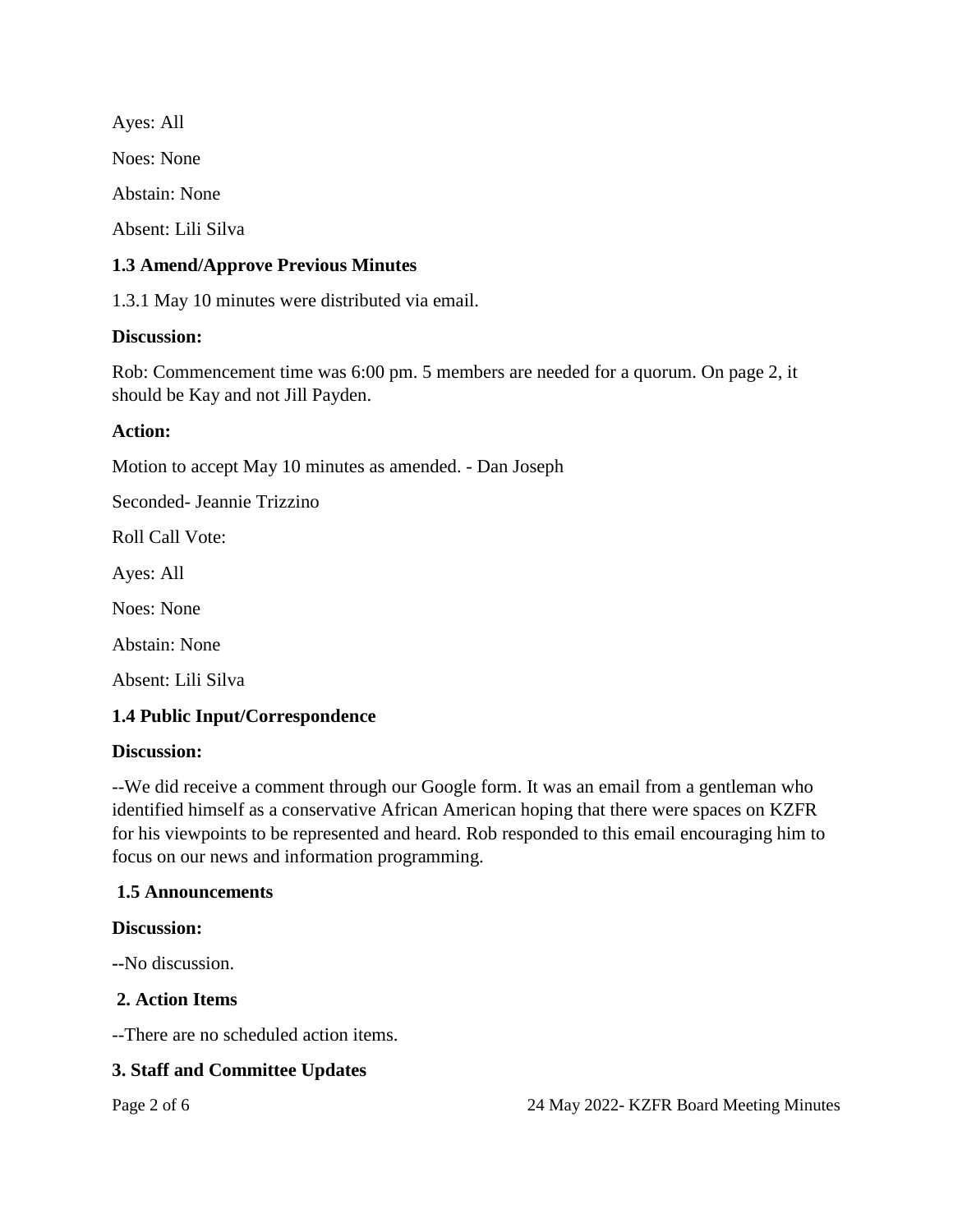## **3.1 Staff Reports**

**--**There are no scheduled staff reports.

## **3.2 Treasurer's Report- John Burge**

--There is no scheduled Treasurer's report.

## **3.3 Committee Reports**

-There are no scheduled committee reports.

## **4. Matters for Discussion**

## **4.1 Draft Budget for FY 2022-2023**

**--**Grant used previous year's budget vs. actual in compiling the draft for FY 2022-2023. Used fiscal year budget 2021 as a reference point.

--Karl asks about our 4040 donations category and if Grant can provide some more insight into this. Grant explains that what makes this category so large especially at the end of the fiscal year is the in-kind of service donations. This also includes estate/legacy gifting as well. Usually a \$5- \$10,000 donation Enide Allison foundation is included in this as well.

--Bobbi asks about the in-kind donations. Grant: because it's not actual cash, it cannot be treated as cash on budgetary sheets. There's always a plus and a minus- it has to balance out. Ex: If someone donates \$10,000 of labor, there's also a \$10,000 labor expense.

--New line item #4120. USDA Rural Community Facilities grant. Our application for this grant was approved and we're going through some of the preliminary conditions before we receive any funding. Figures on grants on this budget sheet are based on figures we received for current fiscal year, for a total grant funding of \$117,925.

--Jeannie asks for a reminder of what the restricted CPB funding is used for/allocated for. Grant: one of the uses is for staffing. She also asks if we're in a stable position to retain the CPB grants. Grant: When Joy did our FSR/CSG grant reporting, the amount of money for non-federal funding exceeded \$300,000. Since that report has been filed, it has still been under initial review. The \$300,000 in non-federal funding is a requirement for CPB; pending our approval, we have satisfied this requirement. Usually in January/February we receive an email regarding funding from CPB.

--Jeannie asks how the CPB funding program is doing in general, whether Grant has heard anything about that kind of federal funding being cut, etc. Grant has not heard anything like this. He said he has heard that they have been seeking out more grant funding for the CPB. He thinks it is going the opposite way and receiving more funding. She asks about if Grant sees any changes in how the station makes money; fundraisers are expensive to put on with not much return. Grant says he has seen larger donations from legacy/estate gifting in the last year and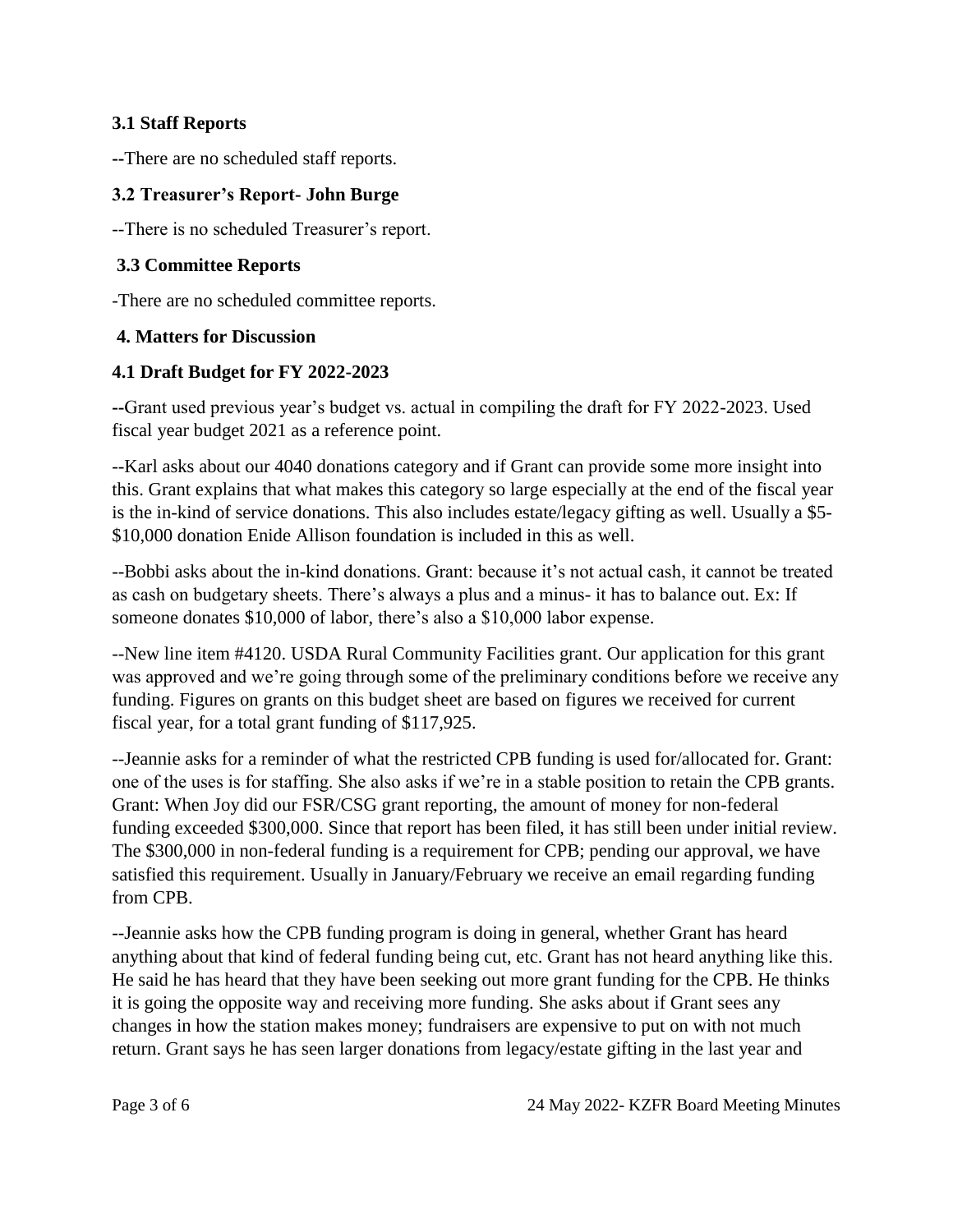half; Putting on concerts is a challenge. He would like to see us pivot away from these and do more philanthropic events.

--Advertising expense does include in-trade expenses in underwriting.

--Jeannie asks if our bank fees/merchant fees are routine and within a "normal" range. Grant says these are pretty standard fees. Merchant and PayPal/square fees are percentage based; the more money we spend the more the fees go up.

--DJ services includes in-kind donation of services from DJs at year end. If a programmer on air also does something musically related as a paid gig not at the station, this is considered an expert service.

--Repairs and equipment: budgeted a little higher because of some things we may need to purchase.

--Broadcast Expenses- USDA. This is a large number because it is the total amount that we wrote in for the USDA grant. This was a matching grant of 55%. This is how we received the \$27,100 and KZFR is now responsible for the difference of \$22,238. This includes expense items: new generator, STL studio transmitter link, and (4) radio FM amplifiers and transmitters. This is what the USDA grant is funding.

--Jeannie asks if we receive support back from the other non-profits that we donate to. Grant will look into this.

--Jeannie asks if our general liability and property insurance covers our transmitter site or just our office. Grant says that it does cover our transmitter site.

--Bobbi asks if we're required to have extra insurance at our events and if this is included in any of our existing insurance policies. Grant: sometimes we need special event insurance, that would go under event expenses. We are covered for insurance when out and about.

--Licensing and permit fees is significantly higher than in the past due to it including the cost of a permit fee from City of Chico to put a generator on our roof.

--Bookkeeping and payroll: Grant added \$10,000 to the previous year because he wants to hire a company to do our monthly reconciliation of QuickBooks and other accounts. Had a consultation with the Bean Counter firm. It will be about \$6,000/year. Part of this expense also includes inkind donation of service from John Burge and Payroll Plus.

--Outside Services-Other. Localized version of emergency preparedness plan. Costs associated with putting a generator on the roof. Cost of generator is at \$0 because we plan on purchasing a new generator using the USDA funds. Jeannie asks about contingency planning. Grant says that Billson Construction did not include this in their estimate. Jeannie asks if Billson has communicated anything about any price changes/increases since generating this estimate. Grant says they have not. The estimate was from July 2021- it will need to be revisited. In the next fiscal year, it would be great to find any kind of grants that could help offset these kinds of costs.

Page 4 of 6 24 May 2022- KZFR Board Meeting Minutes